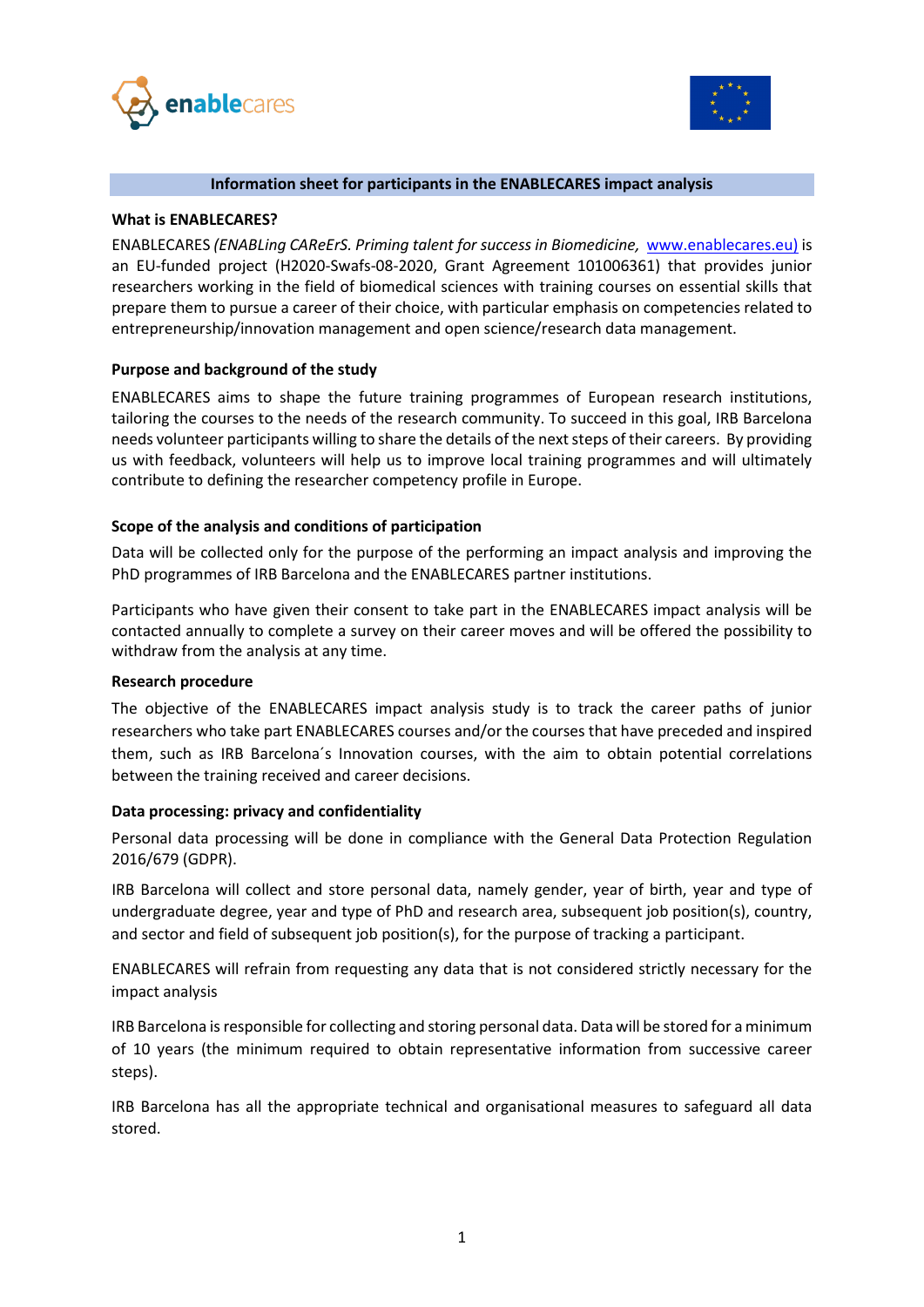



All data will be anonymised by IRB Barcelona prior to being shared with other ENABLECARES partner institutions for the impact analysis.

### **Risks and benefits**

Participation in this study does not entail any risk to the individual.

No direct personal benefits from participation in the impact analysis are described. However, participation will help IRB Barcelona and the ENABLECARES partner institutions to shape future training programmes and thus participants will be contributing to the improvement of training opportunities and career advice offered to future junior researchers and thus to their employability.

### **Contact persons**

Questions regarding the research and the objectives of the analysis should be addressed to the ENABLECARES project manager:

Anna Montras (IRB Barcelona) ENABLECARES Project Manager [anna.montras@irbbarcelona.org](mailto:Clara.caminal@irbbarcelona.org)

Questions related to the treatment of data, including privacy and confidentiality should be addressed to the Data Protection Officer appointed by ENABLECARES.

ENABLECARES Data Protection Officer [dataprotection@irbbarcelona.org](mailto:Bibiana.cervello@irbbarcelona.org)